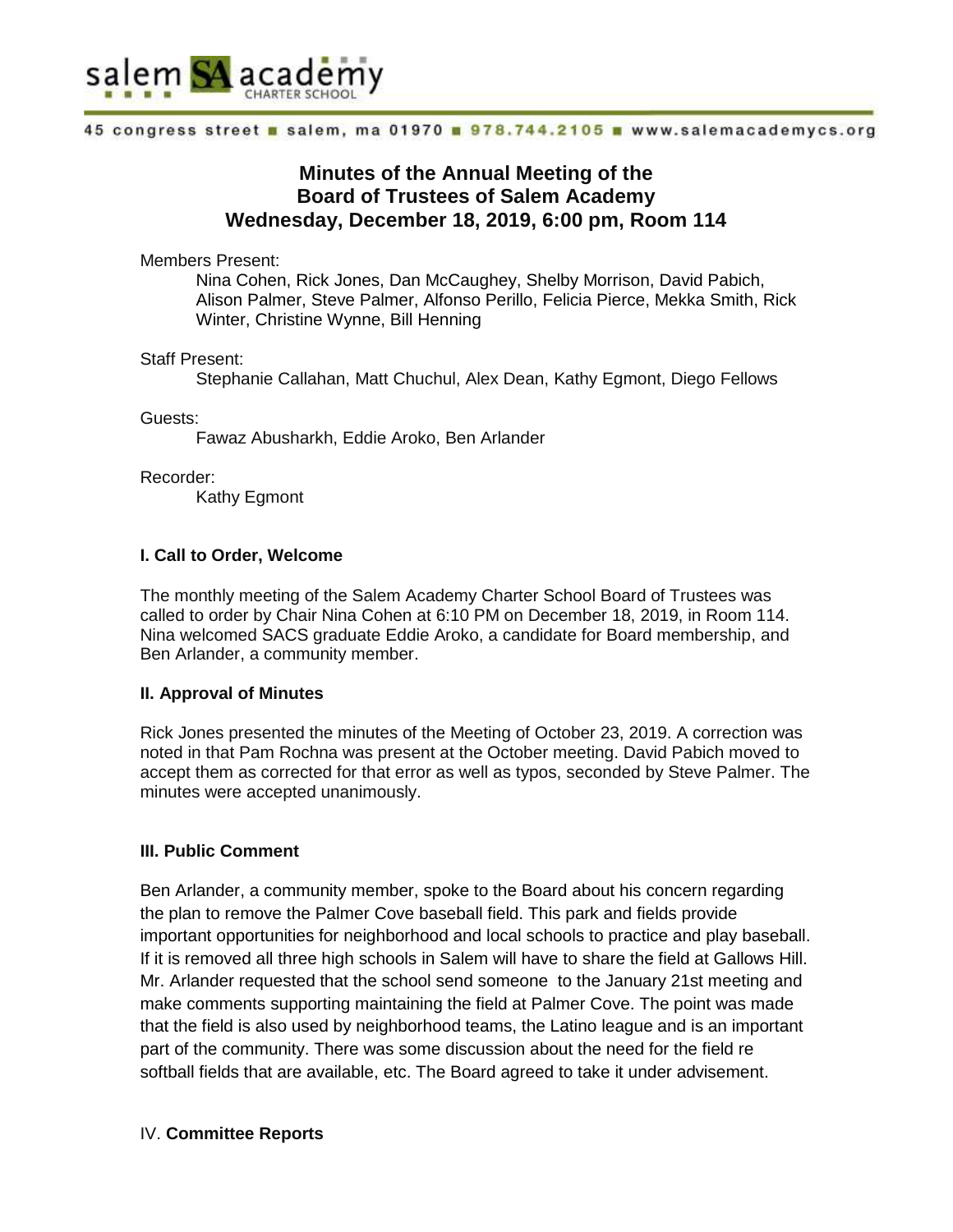

Director of HR

**University** 

#### 45 congress street as salem, ma 01970 a 978.744.2105 a www.salemacademycs.org

A. Governance Report was presented by Rick Jones. He explained that he would be presented the slate of officers for next year and the nomination of two new trustees and Alison Palmer to move from filling an open term that ends in December to a full term beginning January. Mr. Jones presented the following slate:

### **Salem Academy Board of Trustees January 1, 2020**

| <b>David Pabich</b><br>Parent<br>Salem, MA  | <b>Chair: Chair, Facilities</b><br>Principal, Salem Renewal LLC<br>First term 1/1/16 - 12/31/18; Second Term<br>1/1/19 - 12/31/21  |
|---------------------------------------------|------------------------------------------------------------------------------------------------------------------------------------|
| <b>Richard Jones</b><br>Friend<br>Salem, MA | Vice - Chair; Chair, Governance<br>Principal, Jones Architecture<br>First Term 1/1/16 - 12/31/18; Second Term<br>1/1/19 - 12/31/21 |
| <b>Mekka Smith</b><br>Friend<br>Malden, MA  | <b>Secretary; Member, Education Committee;</b><br>Advocacy Advisory<br>Chief of Staff, KIPP MA<br>First Term 1/1/18 - 12/31/20     |
| <b>Shelby Morrison</b>                      | <b>Treasurer; Chair, Finance Committee</b>                                                                                         |
| Friend                                      | Director of Operations, Raw Art Works                                                                                              |
| Salem, MA                                   | First Term 1/1/19 - 12/31/21                                                                                                       |
| <b>William Henning</b>                      | Member, Finance Committee, Governance                                                                                              |
| Committee                                   | VP Commercial Lending, Northshore Bank                                                                                             |
| Friend                                      | First Term 1/1/17-12/31/19; Second Term                                                                                            |
| Salem, MA                                   | 1/1/19 -12/31/21                                                                                                                   |
| <b>Daniel McCaughey</b>                     | <b>Chair, Education Committee</b>                                                                                                  |
| Friend                                      | Partner, Ropes and Gray, LLP.                                                                                                      |
| Hamilton, MA                                | First Term 1/1/18 - 12/31/20                                                                                                       |
| <b>Felicia Pierce</b><br>Committee          | Member, HR Committee, Development                                                                                                  |
| Friend                                      | Chief Program Officer, North Shore CDC                                                                                             |
| Lynn, MA                                    | First Term 1/1/19 - 12/31/21                                                                                                       |
| <b>Richard Winter</b>                       | Member, Finance Committee, Chair, HR                                                                                               |
| Parent                                      | Brookwood Financial Partners, LLC; Sr. VP &                                                                                        |

Salem, MA First Term 1/1/19 - 12/31/21

**Christine Wynne** Chair, Development Committee Parent **Director, Presidential Functions, Boston** 

Salem, MA First Term 1/1/16-12/31/18; Second Term 1/1/19 - 12/31/21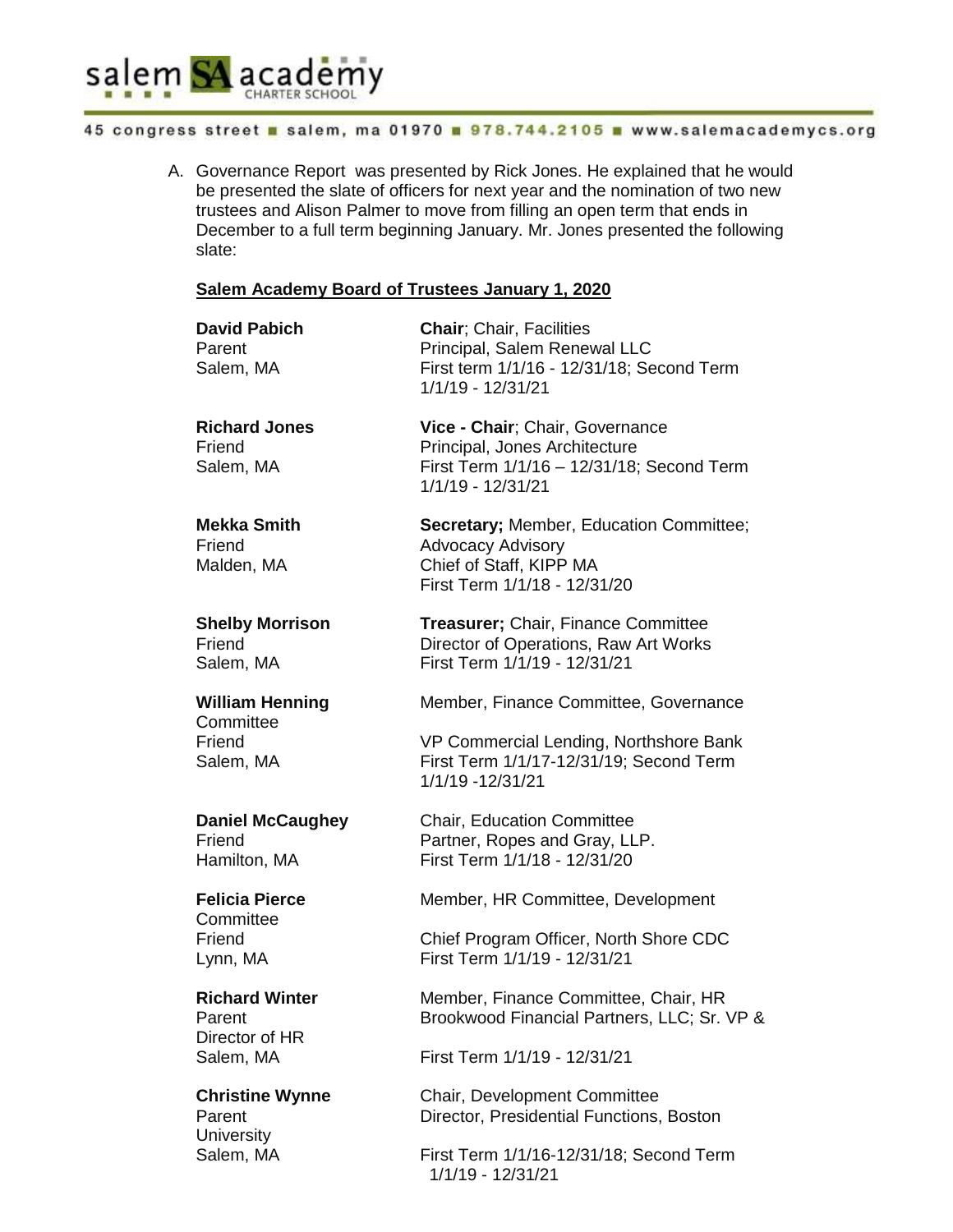

#### 45 congress street as salem, ma 01970 a 978.744.2105 a www.salemacademycs.org

| <b>Alison Palmer</b>                    | Member Development Committee, Alumni<br>Advisory                                                                                                            |
|-----------------------------------------|-------------------------------------------------------------------------------------------------------------------------------------------------------------|
| Alumna<br>Fitchberg, MA                 | Sustainability Coordinator, Divert, Inc.<br>First Term 9/1/19- 12/31/19; Second Term<br>1/1/20 - 12/31/22                                                   |
| <b>Edward Aroko</b>                     | Member Development Committee, Alumni<br>Advisory                                                                                                            |
| Alumnus<br>Miller                       | People and Culture Coordinator, Isaacson-                                                                                                                   |
| Dorchester, MA                          | First Term 1/1/20 - 12/31/22                                                                                                                                |
| <b>Peter Copelas</b><br>Friend<br>Salem | Member, Finance Committee<br>Principal, Naumkeag Management<br>First term 1/1/11 - 12/31/14; Second term<br>1/1/14 - 12/31/16; Third term 1/1/20 - 12/31/23 |

# **Committee Members**

#### **Finance**

Chair, Shelby Morrison Members: Bill Henning, Peter Copelas, Rick Winter, Alfonso Perillo (vol.) Staff: Kathy Egmont, Deb Campbell

### **Governance**

Chair, Rick Jones Members: Bill Henning, Kara McLaughlin (vol.) Staff: Kathy Egmont

#### **Facilities**

Chair, David Pabich Members: Rick Jones, Mark Meche (vol.) Staff: Kathy Egmont, Krissy Sgambellone, Stephanie Callahan

#### **Development**

Chair, Christine Wynne Members: Alison Palmer, Felicia Pierce, Eddie Aroko, Jennifer Lussier (vol.), Mikki Wilson (vol.) Staff: Kathy Egmont, Diego Fellows, Stephanie Callahan

#### **Human Resources - ad hoc as needed**

Chair, Rick Winter Members: Felicia Pierce Staff: Kathy Egmont, Krissy Sgambellone

# **Education**

Chair, Dan McCaughey Members: Mekka Smith, Nina Cohen (vol.) Staff: Stephanie Callahan, Kathy Egmont, Matt Chuchul, Drea Jacobs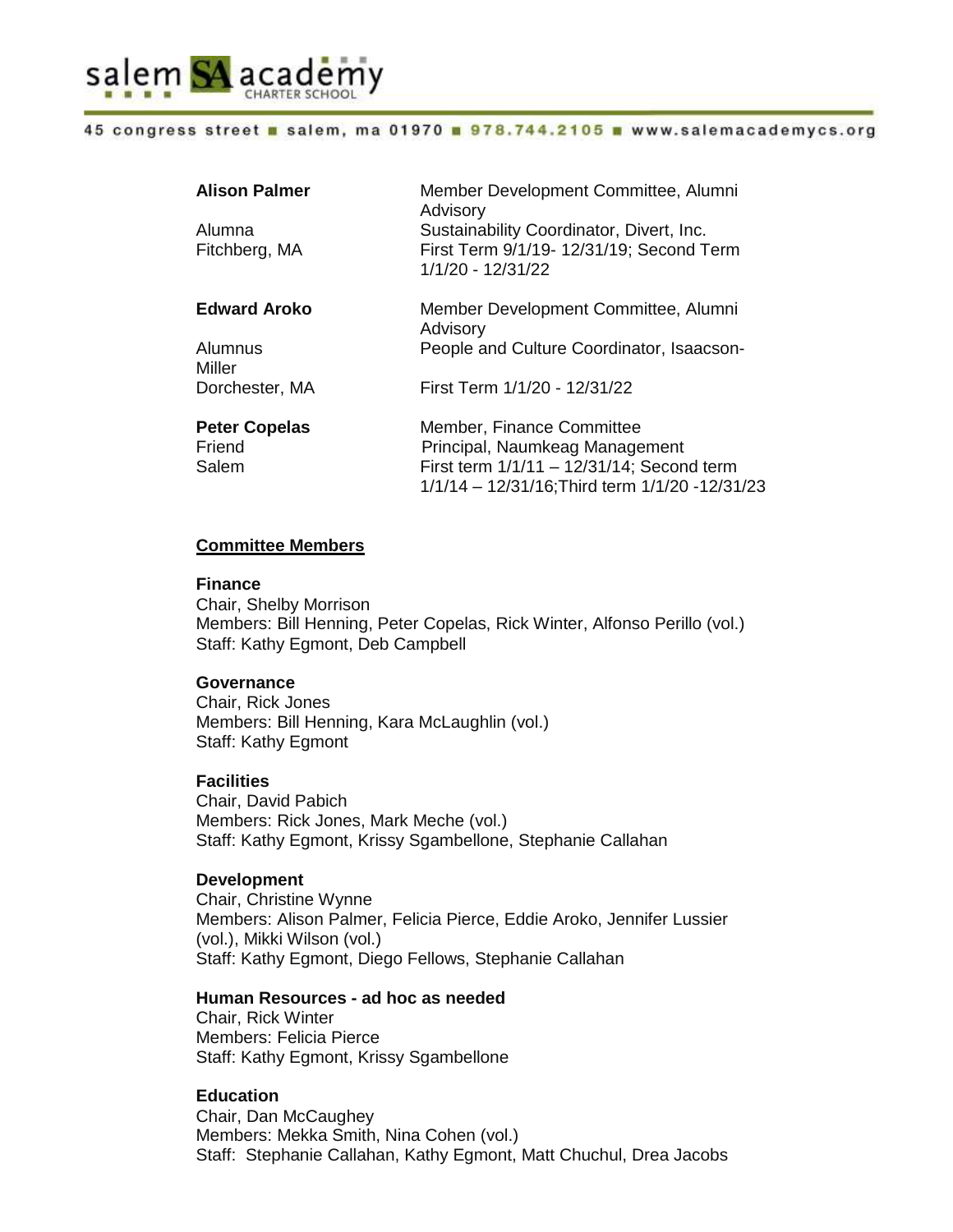

#### 45 congress street a salem, ma 01970 a 978.744.2105 a www.salemacademycs.org

# **Advocacy Advisory**

Nina V. Cohen & Mekka Smith

### **Strategic Planning Committee ad hoc as needed** Steve Palmer

A question was posed by Bill Henning as to whether we could cast one vote for the entire slate, including officers and new trustees. It was agreed that the Board could do that. Mr. Henning moved that the new slate of officers, members and committees be accepted as presented. Dan McCaughey seconded the motion. The motion was passed unanimously.

#### B. Finance Committee

Alfonso Perillo reviewed the monthly financial statements, which continue to show the school spending at below budget in several areas. We have had some unexpected expenses in special education and homeless transportation. Our numbers look positive but we are aware that the state will send out adjusted projections on Dec. 30. We will be monitoring the tuition revenue. We budgeted very conservatively and will continue to be diligent about our spending.

### C. Development Committee

Christine Wynne reported on the progress of our annual fund. She reviewed the efforts we have taken to build our Giving Tuesday response, it was low key but brought in additional funds, and we will be pursuing an end of year request as well. We are well on the way to our March 20, 2020 event, a gala fundraising that we hope will produce significant results. Ms. Wynne asked all board members to look at a shared document which will be sent to them; she hopes we can create an expanded list of potential sponsors, donors and friends to invite as part of our efforts to build our corporate contacts and partnerships.

On another note, we have been fortunate to meet our first \$5,000 match and are moving forward on the second \$5,000 match. We are still looking for a third \$5,000 donor to complete the matching program. The fundraising event will be at the Hawthorne; information about sponsorships has been sent out and will continue to be sent. We appreciate all the help we can get with this effort. Board members will be receiving save-the-date invites soon. A short discussion followed on the event.

# D. HR Committee

Rick Winter explained that the school will be filing to request an exemption of the MA FMLA, as we will sign for a private plan with Omaha of Nebraska. The exemption request is due by 12/20. We will continue to withhold the same amount as the state tax to give us time to decide which plan to move forward with. There are many unknowns in this plan, and we would like to keep our options open, and not make a final decision yet,

Bill Henning moved to file for exemption and segregate deductions taken and/or accrued quarterly with money put aside into separate cash reserve. This includes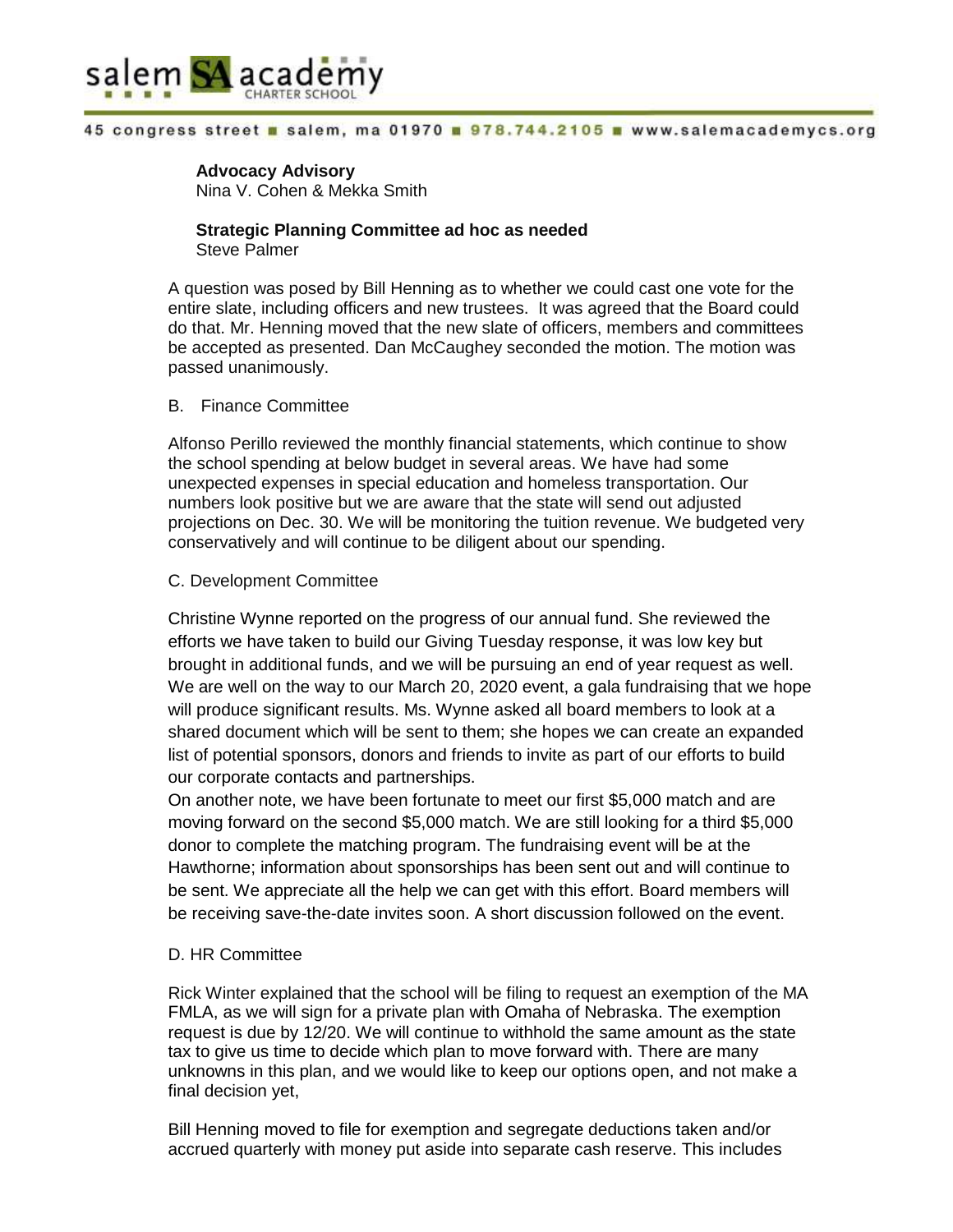

#### 45 congress street a salem, ma 01970 a 978.744.2105 a www.salemacademycs.org

bringing the money back from a payroll company to a restricted cash account. Steve Palmer seconded the motion and it was passed unanimously.

Kathy Egmont explained that the administration is considering a proposal to create a shared sick bank of days not used each year; this could be shared with staff who are experiencing an FMLA eligible incident. The goal would be to provide 5 to 10 days of additional time off with pay for staff who have extreme circumstances. The administration will review and create a proposal which will come to the HR committee.

We will also look at paying staff for unused sick/personal days if possible.

### **VII Head of School Report**

Stephanie Callahan reported that the first grading period for quarter 1 revealed that we did not see any big swings in impact on students' GPAS by adding choice blocks grades into grading. We had wondered if there would be a significant impact, either negatively or positively, but there was not.

Stephanie reviewed the Upper School academic data from Quarter 1 and Matt Chuchul, Lower School Principal, reported on our Lower School achievement. We have used some new strategies in our Lower School. Math teachers meet weekly and now lead the learning center instruction on math through videotaped mini-lessons. We are implementing a new reading support program for sixth graders called READ 180; it is being implemented in Learning Center. Following A1 we used an ANET ELA coach to support our new teacher in grade 8. Our 7th grade ELA program is piloting "Wit and Wisdom" and using interventions. Performance in both  $7<sup>th</sup>$  and  $8<sup>th</sup>$  grades is improving.

Discussion followed focused on specific questions: Do teachers have testing data broken into sub groups? Yes, we are looking for achievement gaps. Are scores for the entire grade? Yes, includes demographics of students of color, low income, ELL. We find some gaps in one of them, however. For low income, the average is close to the grade level average. The A2 scores are the highest math and ELA ANet for years; we are seeing improvement over time. We have not seen many big changes at the high school level. The percent of tenth graders at risk is really high, interventions are being put in place, thinking out of the box and using new strategies for individual students as well as groups. Our Teacher Assistance Team (TAT) process is used school-wide to help us pinpoint struggling students' needs and to determine how best to support them. When a TAT does not resolve concerns, it serves as a pre-referral for special education.

After quarter 1 and parent teacher conferences, we are currently using this process (TAT) on 5 or 6 Upper School students. At this point we are seeing the impact of emotional issues for some tenth graders, issues that grow from middle school to high school, deepening and becoming more complex. Our tenth grade team is feeling empowered, taking steps, communicating well with parents and getting feedback, and using data to make decisions. The 11th grade has been impacted by emotional issues and absences due to mental health, requiring plans to help make up for time missed due to their needs, any planned absences and support to help making up work.

We have seen an Increase in 504s and are aware of the need for support for those students; teachers are going above and beyond. Seniors have improved over last year; many are doing better. They are participating in college classes and are more focused